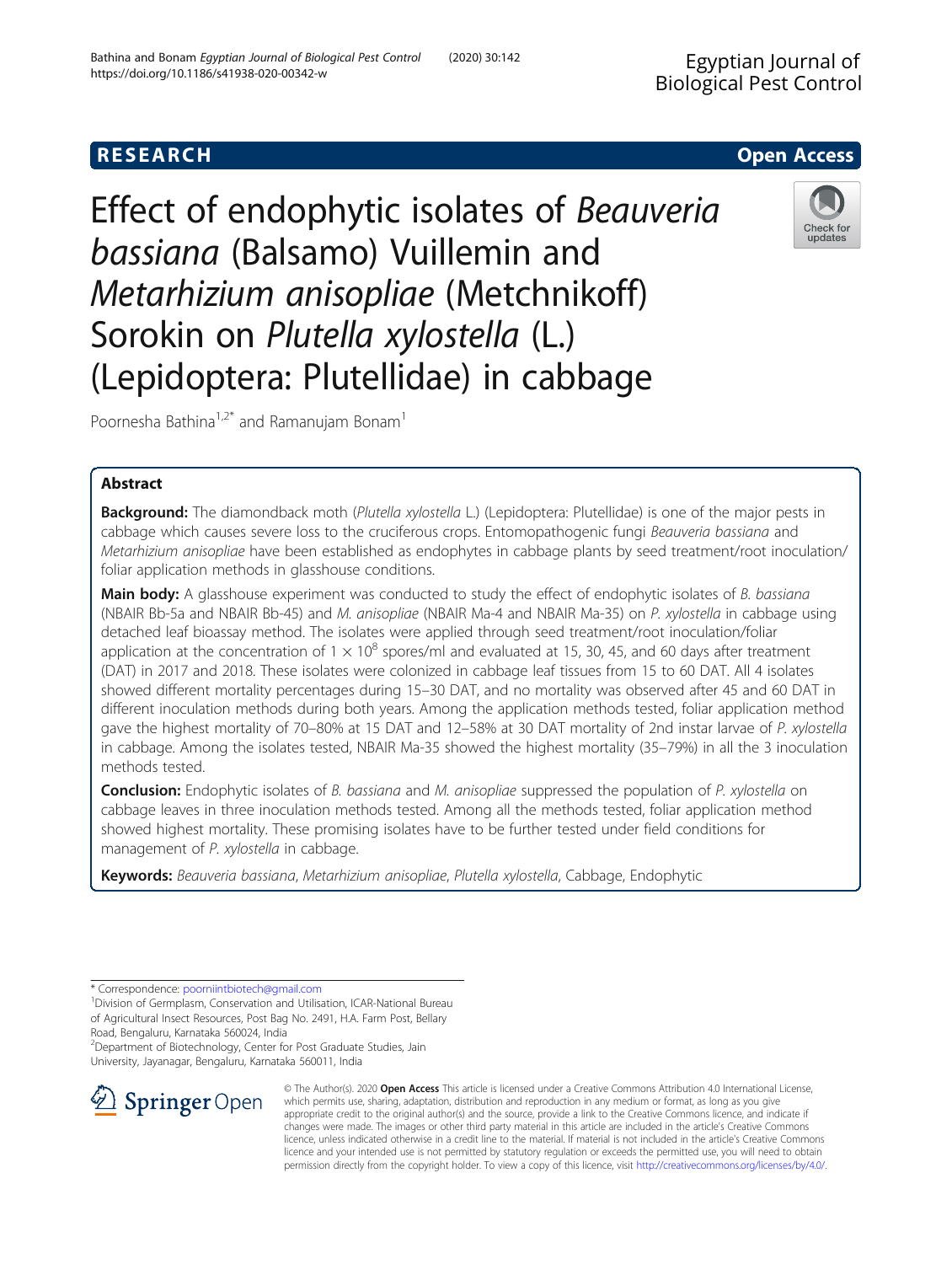## Background

Cabbage, Brassica oleracea var. capitata L., is one of the extensively cultivated cruciferous crops in the world. India is the second largest producer of cabbage cultivating in an area of 0.40 million ha with a production of 9.04 million ton and average productivity of 22.56 ton/ ha (Anonymous [2018](#page-4-0)). The diamondback moth, Plutella xylostella (L.) (Lepidoptera: Plutellidae) is one of the major pests in cabbage. Its larvae feed extensively on cabbage leaves leading to drying, defoliation, and stunting of cabbage heads (Gujar [1999\)](#page-5-0). The chemical insecticides are being used for management of P. xylostella in cabbage for a long time. Resistance development in the pest species was reported against most of the chemical insecticides and to the Bt-based products (Sayyed et al. [2008](#page-5-0)). Considering this as a significant concern, there is a need for an alternative safe and ecofriendly pest control method.

Utilization of entomopathogenic fungi (EPF) is one of the alternative biological control methods which play a key role on sustainable pest management programs. Cost effectiveness, simple mass production procedure, and safety to non-target organism and to the environment are some of the advantages of using these as biocontrol agents (Charnley and Collins [2007](#page-4-0); and Lacey [2016](#page-5-0)). Apart from this, recently EPF species have been reported to colonize the tissues of certain crop plants by artificially inoculation for pest management programs (Vega [2018](#page-5-0)). This novel method of establishing them as endophytes in crop plants will help to overcome the dry weather conditions by giving them better effectiveness against insect pests. Thus, endophytically established isolates of Beauveria bassiana, Metarhizium spp., Lecanicillium spp., and Isaria spp. showed effectiveness against various arthropod pests in different crops (Mantzoukas and Eliopoulos [2020](#page-5-0)).

In earlier studies, four indigenous isolates of EPF, B. bassiana (NBAIR Bb-5a and NBAIR Bb-45), and M. anisopliae (NBAIR Ma-4 and NBAIR Ma-35) were found effective against P. xylostella in the laboratory bioassay and were also established as endophytes in cabbage by artificial inoculation of conidial suspensions. Hence, the present study aimed to evaluate the EPF endophytically established isolates against P. xylostella in cabbage under glasshouse conditions.

## Materials and methods

The glasshouse experiment was conducted using NBAIR Bb-5a and NBAIR Bb-45 isolates of B. bassiana and NBAIR Ma-4 and NBAIR Ma-35 isolates of M. anisopliae using detached leaf bioassay method. The experiment was carried out in 2017 and 2018 to check the efficacy of these isolates.

## Insect culture

Second instar larvae of P. xylostella were obtained from mass production unit of ICAR-NBAIR, Bangalore, India, for this study.

## Fungal culture

Fungal cultures were obtained from Entomofungal Repository of National Bureau of Agricultural Insect Resources (ICAR-NBAIR), Bangalore, which were isolated from different agro-climatic zones of India (Table [1](#page-2-0)). Each fungal culture was grown on Sabouraud's dextrose yeast extract broth (SDYB) medium (dextrose 20 g, mycological peptone 10 g, yeast extract 5 g, in 1 l of distilled water) for mass production of this fungus on broken rice. Four-day-old shaker culture was added to sterilized rice bag and incubated for 15 days at  $26 \pm 1$ ° C. The conidiated rice was used for preparation of conidial suspension. The conidial suspension was prepared by suspending 1 g of 15-day-old conidiated rice in sterile distilled water with 0.01% Tween 80. The conidial suspension was filtrated through three layers of muslin cloth to get hyphal-free suspension. The conidial concentration in the suspension was adjusted to  $1 \times 10^8$ spores/ml using Neubauer' s improved hemocytometer.

#### Pot culture studies

Cabbage var. Unnati was used for pot culture studies. As per the protocols of Tefera and Vidal [2009](#page-5-0) and Russo et al. [2015](#page-5-0) with slight modifications, seed treatment was given by dipping the cabbage seeds in conidial suspension (1  $\times$  10<sup>8</sup> conidia/ml) of each isolate individually for 1 h and were later sown into the sterilized coir pith trays. The seeds were dipped in sterile water containing 0.01% Tween 80 as untreated control. For root inoculation method, roots of 30-days-old cabbage seedlings were dipped into the conidial suspension  $(1 \times 10^8 \text{ co-}$ nidia/ml) for 1 h and later transplanted into the pots containing sterile soil and untreated control plants were dipped in sterile water containing 0.01% Tween 80 (Tefera and Vidal [2009;](#page-5-0) Russo et al. [2015\)](#page-5-0). In foliar application method, conidial suspension of each isolate (1  $\times$  10<sup>8</sup> conidia/ml) was sprayed on 30-day-old plants using hand atomizer. Untreated control plants were sprayed with sterile water containing 0.01% Tween 80. Completely randomized block design with 5 replications were maintained with 10 plants per replication for each isolate and for each method.

### Detached leaf bioassay

As per the Qayyum et al. [\(2015\)](#page-5-0) with slight modifications, the leaf samples treated with the isolates of B. bassiana, M. anisopliae and the untreated control were collected at 15, 30, 45, and 60 days after treatment for bioassay studies against P. xylostella. The leaf samples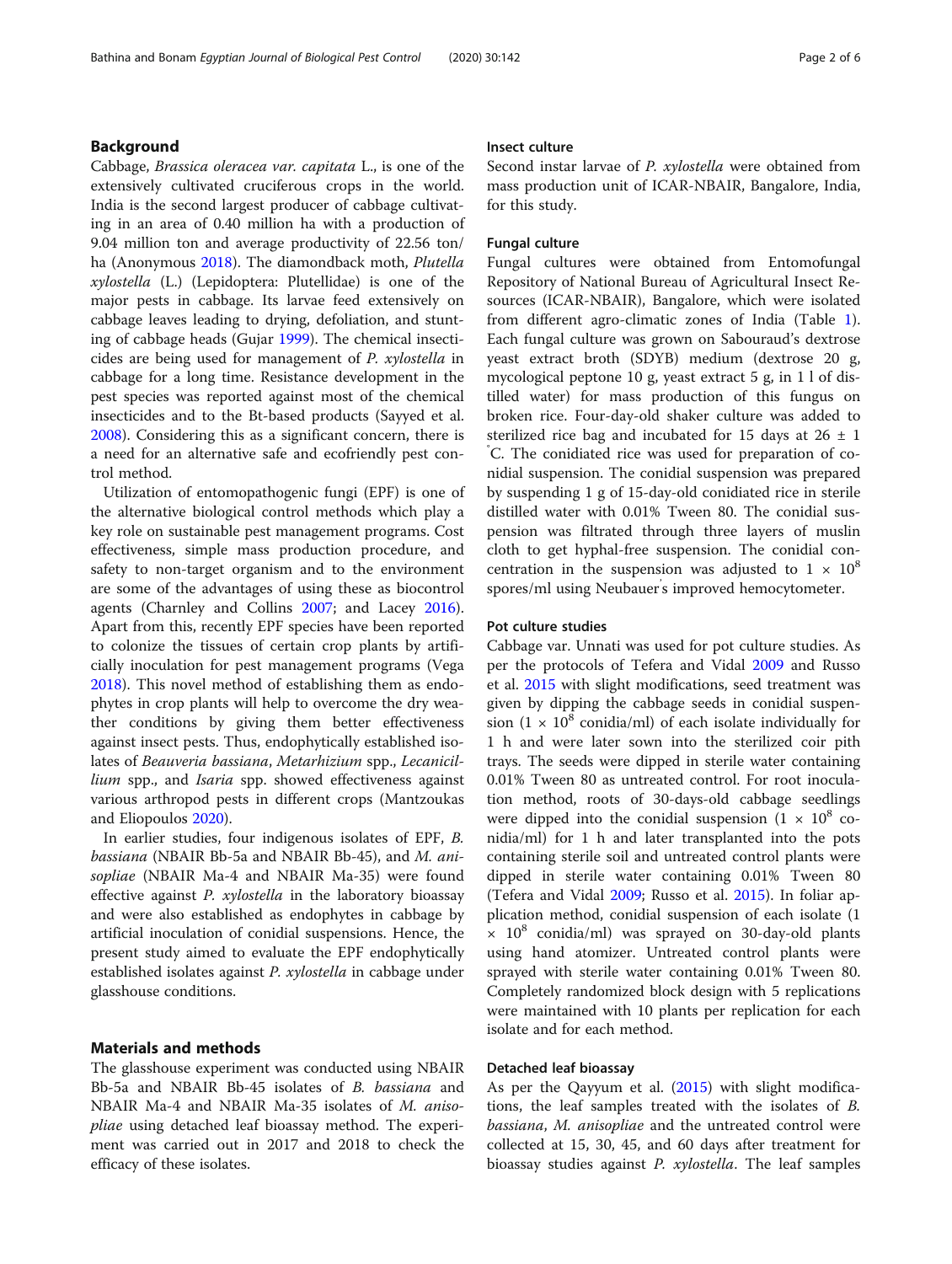| <b>NCBI</b><br><b>Genbank accession number</b> | Source                                      | Location   |  |
|------------------------------------------------|---------------------------------------------|------------|--|
| JF837134                                       | Hypothenemus hampei<br>(Coffee berry borer) | Karnataka  |  |
| JF837094                                       | Rhizosphere Soil of Carrot                  | Tamil Nadu |  |
| JF837157                                       | Plocaederus ferrugineus (cashew stem borer) | Karnataka  |  |
| JO518481                                       | Soil (fallow lands)                         | Gujarat    |  |
|                                                |                                             |            |  |

<span id="page-2-0"></span>Table 1 Details of promising isolates of Beauveria bassiana and Metarhizium anisopliae

were surface sterilized by sodium hypochlorite (1%) for 3 min and then with ethanol (70%) for 30 s. The surface sterilized samples were then rinsed in sterile distilled water for three times and dried on sterile blotting paper for 3 min in a laminar flow. The surface sterilization was done to eliminate surface microbial contaminants on the leaf surface. Each of the surface sterilized leaf was placed in a sterile plastic container and 2nd instar larvae of P. xylostella were released. Five replications (10 larvae per replication) were maintained for each isolate and untreated control. Fresh surface sterilized leaves of each treatment were provided to the larvae at 24 h interval. Larval mortality was recorded for a period of 10 days at 24 h intervals. The percent mortality of the larvae was calculated after deducting the control mortality using Abbott's formula (Abbott's [1925](#page-4-0)).

Corrected%mortality = 
$$
\left(1 - \frac{n \text{ in } T \text{ after treatment}}{n \text{ in Co after treatment}}\right) \times 100
$$

Where :  $n =$  Insect population,  $T =$  treated,  $Co =$ control

Statistical analysis was mainly carried out among the treatments to find out the significant differences. Data of mortality were subjected to the ANOVA (analysis of variance) by statistical analysis using SPSS software 20 version.

## Results and discussion Detached leaf bioassay

All the 4 isolates showed different mortality percentages during 15–30 days after treatment (DAT) in different inoculation methods in both years (Tables 2, [3,](#page-3-0) and [4\)](#page-3-0).

In seed treatment during 2017, the 4 isolates showed 10–38% mortality of P. xylostella at 15 DAT and the mortality ranged between 20 and 44% by the 3 isolates (NBAIR Bb-45, Ma-4, and Ma-35) at 30 DAT. In 2018, the 3 isolates (NBAIR Bb-5a, Bb-45, and Ma-35) caused P. xylostella mortality between 28.9 and 48.9% at 15 DAT, while the 4 isolates showed 28–48% mortality during 30 DAT. When the average mortality rates of the 2 years were taken into consideration, NBAIR Bb-45 and NBAIR Ma-35 isolates showed the highest mortality rates of 40.1 and 42.4%, respectively, at 15 and 30 DAT, while NBAIR Ma-4 and NBAIR Ma-35 showed a high mortality rate of 36% each.

In root inoculation method during 2017, the 2 isolates (NBAIR Ma-4 and NBAIR Ma-35) showed 12 and 30% mortality rates of P. xylostella, respectively, at 15 DAT while the mortality ranged between 18 and 50% by the 3 isolates (NBAIR Bb-45, Ma-4, and Ma-35) at 30 DAT. In 2018, 3 isolates (NBAIR Bb-45, Ma-4, and Ma-35) showed 20–50% mortality rates of P. xylostella at 15 DAT, while NBAIR Bb-45 and NBAIR Ma-35 showed 10 and 20% mortality rates, respectively at 30 DAT. When the mortality rates of the 2 years taken into consideration, NBAIR

Table 2 Effect of endophytically established isolates of Beauveria bassiana and Metarhizium anisopliae on Plutella xylostella in cabbage (seed treatment method)

| Isolate            | % mortality-2017             |                         | % mortality-2018             |                              | Mean mortality of 2017 and 2018 (%) |                         |
|--------------------|------------------------------|-------------------------|------------------------------|------------------------------|-------------------------------------|-------------------------|
|                    | 15DAT                        | 30DAT                   | 15DAT                        | 30DAT                        | 15DAT                               | 30DAT                   |
| NBAIR Bb-5a        | $26.0 \pm 5.09$ <sup>a</sup> | $0.0 \pm 0.00^{\circ}$  | $28.9 \pm 5.66^{\circ}$      | 42.0 $\pm$ 3.74 <sup>a</sup> | $27.4 \pm 5.22^b$                   | $21.0 \pm 1.87^{\rm b}$ |
| NBAIRBb-45         | $38.0 \pm 3.74$ <sup>a</sup> | $20.0 \pm 3.16^b$       | $42.2 + 4.17$ <sup>ab</sup>  | $30.0 \pm 3.16^b$            | 40.1 $\pm$ 3.18 <sup>a</sup>        | $25.0 \pm 2.24^b$       |
| NBAIRMa-4          | $10.0 \pm 3.16^b$            | $24.0 \pm 5.09^{\rm b}$ | $0.0 + 0.00^d$               | $48.0 \pm 3.74$ <sup>a</sup> | $5.0 \pm 9.64^{\circ}$              | $36.0 \pm 2.45^{\circ}$ |
| NBAIRMa-35         | $36.0 + 5.09a$               | $44.0 + 5.09a$          | $48.9 \pm 5.68$ <sup>a</sup> | $28.0 \pm 3.74^{\rm b}$      | 42.4 $\pm$ 9.84 <sup>a</sup>        | $36.0 \pm 4.0^a$        |
| Control            | $0.0 \pm 0.00^{\circ}$       | $0.0 \pm 0.00^{\circ}$  | $10.0 \pm 3.16^{\circ}$      | $0.0 \pm 0.00^{\circ}$       | $5.0 \pm 9.38$ <sup>c</sup>         | $0.0 \pm 0.00^{\circ}$  |
| $F$ value<br>df    | 18.026<br>4, 20              | 27.484<br>4, 20         | 23.530<br>4, 20              | 32.962<br>4, 20              | 35.532<br>4, 20                     | 35.787<br>4, 20         |
| LSD ( $P < 0.01$ ) | 15.456                       | 13.886                  | 17.655                       | 13.258                       | 11.849                              | 9.732                   |

Values in columns followed by the different letter are significantly different with each other according to LSD ( $P < 0.01$ )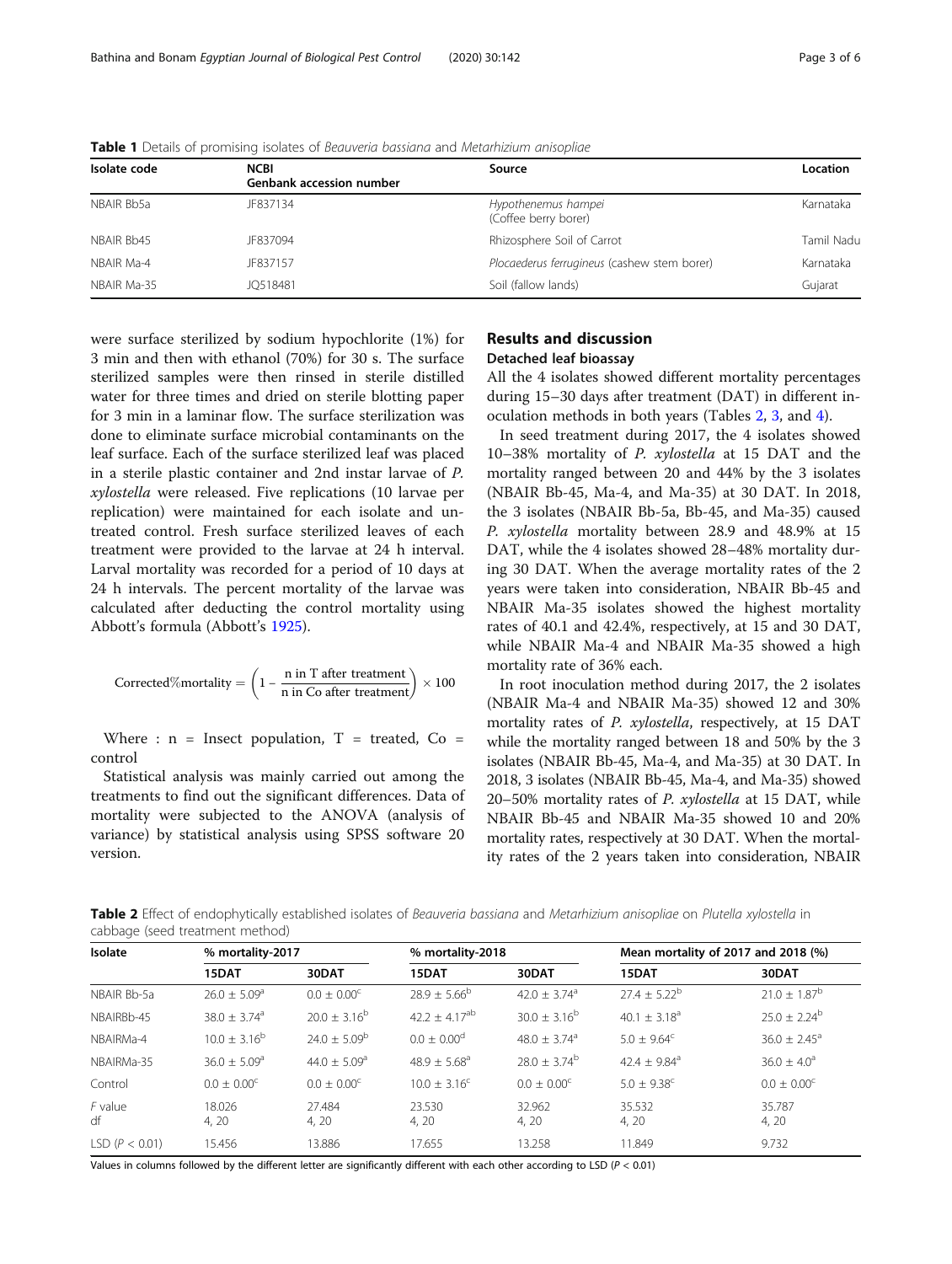| Isolate            | % mortality-2017      |                   | % mortality-2018         |                       | Mean mortality of 2017 and 2018 (%) |                          |
|--------------------|-----------------------|-------------------|--------------------------|-----------------------|-------------------------------------|--------------------------|
|                    | 15DAT                 | 30DAT             | 15DAT                    | 30DAT                 | 15DAT                               | 30DAT                    |
| NBAIR Bb-5a        | $0 \pm 0.00^{\circ}$  | $0 \pm 0.00^d$    | $0 \pm 0.00^{\circ}$     | $0 + 0.00^{\circ}$    | $0 \pm 0.00^d$                      | $0 \pm 0.00^{\circ}$     |
| NBAIR Bb-45        | $0 \pm 0.00^{\circ}$  | $18 + 3.74^c$     | $20 \pm 4.47^b$          | $10 \pm 0.00^{\rm b}$ | $10 + 2.24^b$                       | $23 \pm 1.87^{\rm b}$    |
| NBAIR Ma-4         | $12 \pm 2.00^{\rm b}$ | $32 \pm 5.83^{b}$ | $46 + 5.09^{\circ}$      | $0 + 0.00^{\circ}$    | $35 + 3.32^{\circ}$                 | $16 \pm 2.92^b$          |
| NBAIR Ma-35        | $30 \pm 3.16^a$       | $50 + 3.16^a$     | $50 + 4.47$ <sup>a</sup> | $20 + 3.16^a$         | $40 + 2.74$ <sup>a</sup>            | $35 + 2.74$ <sup>a</sup> |
| Control            | $0 + 0.00^{\circ}$    | $0 + 0.00^d$      | $0 + 0.00^{\circ}$       | $0 + 0.00^{\circ}$    | $0 + 0.00^d$                        | $0 + 0.00^{\circ}$       |
| $F$ value          | 61.714                | 39.828            | 44.030                   | 40.000                | 68.766                              | 53.333                   |
| df                 | 4, 20                 | 4, 20             | 4, 20                    | 4, 20                 | 4, 20                               | 4, 20                    |
| LSD ( $P < 0.01$ ) | 7.504                 | 13.701            | 16.105                   | 5.842                 | 9.862                               | 8.132                    |

<span id="page-3-0"></span>Table 3 Effect of endophytically established isolates of Beauveria bassiana and Metarhizium anisopliae on Plutella xylostella in cabbage (root inoculation method)

Values in columns followed by the different letter are significantly different with each other according to LSD ( $P < 0.01$ )

Ma-35 showed the highest mortality rate of 40 and 35%, respectively, at 15 and 30 DAT.

In foliar application method, all the 4 isolates caused 72–78% mortality of P. xylostella at 15 DAT and 12– 58% at 30 DAT. In 2018, the 4 four isolates recorded 75–80% mortality rate of P. xylostella at 15 DAT and 13.3–55.6% at 30 DAT. When the average mortality of 2 years was taken into consideration, NBAIR Ma-35 showed the highest mortality of 79% at 15 DAT and 56.8% at 30 DAT.

No mortality was observed at 45 and 60 DAT in all the inoculation methods. No mycosis was observed on the dead larvae in all methods. The dead larvae which their color turned to brown were considered for mortality.

Among the three methods tested, foliar application gave the highest mortality rate of P. xylostella. Among the isolates tested, NBAIR Ma-35 showed the highest mortality rate in all the inoculation methods tested.

EPF as endophytes are reported as biocontrol agents showing effective protection to host plants from pests. There are reports of significant pest reduction and plant

damage in certain crops by endophytically established EPF (Mantzoukas and Eliopoulos [2020](#page-5-0)). Also, there are reports of poor performance of endophytic EPF due to complexity of these EPF insect–plant interactions (Powell et al. [2009;](#page-5-0) Akello and Sikora [2012](#page-4-0); Clifton et al. [2018](#page-4-0); and Jensen et al. [2019](#page-5-0)).

M. anisopliae when inoculated into the plants of Brassica napus through foliar spray showed 63.3% mortality of P. xylostella larvae after 4 weeks of endophytic establishment (Batta [2013](#page-4-0)). Gautam et al. [2016](#page-4-0) reported nonsurvival of P. xylostella larvae on B. bassiana sprayed leaves, which were attributed to production of certain volatile compounds produced due to the interaction of B. bassaina with the host plant and no mycosis was observed on the dead larvae. In the present study also, no mycosis was observed on the dead larvae.

A fungal endophyte Acremonium alternatum, when applied to the roots of Brussels sprouts (Brassica oleracea var. gemmifera) reduced DBM larval feeding and its growth rate (Raps and Vidal [1998\)](#page-5-0). In the present study on cabbage, B. bassiana and M. anisopliae isolates when

Table 4 Effect of endophytically established isolates of Beauveria bassiana and Metarhizium anisopliae on Plutella xylostella in cabbage (foliar application method)

| Isolate            | % mortality-2017           |                            | % mortality-2018             |                              | Mean mortality of 2017 and 2018 (%) |                              |
|--------------------|----------------------------|----------------------------|------------------------------|------------------------------|-------------------------------------|------------------------------|
|                    | 15DAT                      | 30DAT                      | 15DAT                        | 30DAT                        | 15DAT                               | 30DAT                        |
| NBAIR Bb-5a        | 76 $\pm$ 4.0 <sup>a</sup>  | $12 \pm 2.0^{\circ}$       | 75.0 $\pm$ 3.95 <sup>a</sup> | $13.3 \pm 2.22^c$            | $75.5 \pm 3.76^{\circ}$             | $12.7 \pm 1.29$ <sup>c</sup> |
| NBAIR Bb-45        | $72 \pm 3.74$ <sup>a</sup> | $30 \pm 3.16^{\circ}$      | $77.5 + 2.5^{\circ}$         | $37.8 \pm 5.68^{\rm b}$      | 74.8 $\pm$ 1.15 <sup>a</sup>        | $33.9 \pm 4.01^{\rm b}$      |
| NBAIR Ma-4         | 74 ± 2.45 <sup>a</sup>     | $42 \pm 3.74^{\rm b}$      | $70.0 \pm 8.48$ <sup>a</sup> | $48.9 \pm 4.46^{ab}$         | $72.0 \pm 5.31$ <sup>a</sup>        | $45.5 \pm 2.71$ <sup>a</sup> |
| NBAIR Ma-35        | $78 \pm 5.83$ <sup>a</sup> | $58 \pm 3.74$ <sup>a</sup> | $80.0 \pm 3.06^{\circ}$      | 55.6 $\pm$ 3.53 <sup>a</sup> | 79.0 $\pm$ 3.48 <sup>a</sup>        | $56.8 \pm 1.96^{\circ}$      |
| Control            | $0 \pm 0.00^{b}$           | $0 \pm 0.00^e$             | $20.0 \pm 3.16^b$            | $10.0 \pm 3.16^{\circ}$      | $10.0 \pm 1.58^{\rm b}$             | $5.0 \pm 1.58$ <sup>d</sup>  |
| $F$ value          | 80.714                     | 63.667                     | 27.956                       | 26.758                       | 73.727                              | 75.201                       |
| df                 | 4, 20                      | 4, 20                      | 4, 20                        | 4, 20                        | 4, 20                               | 4, 20                        |
| LSD ( $P < 0.01$ ) | 14.310                     | 12.932                     | 19.513                       | 16.597                       | 12.638                              | 10.293                       |

Values in columns followed by the different letter are significantly different with each other according to LSD ( $P < 0.01$ )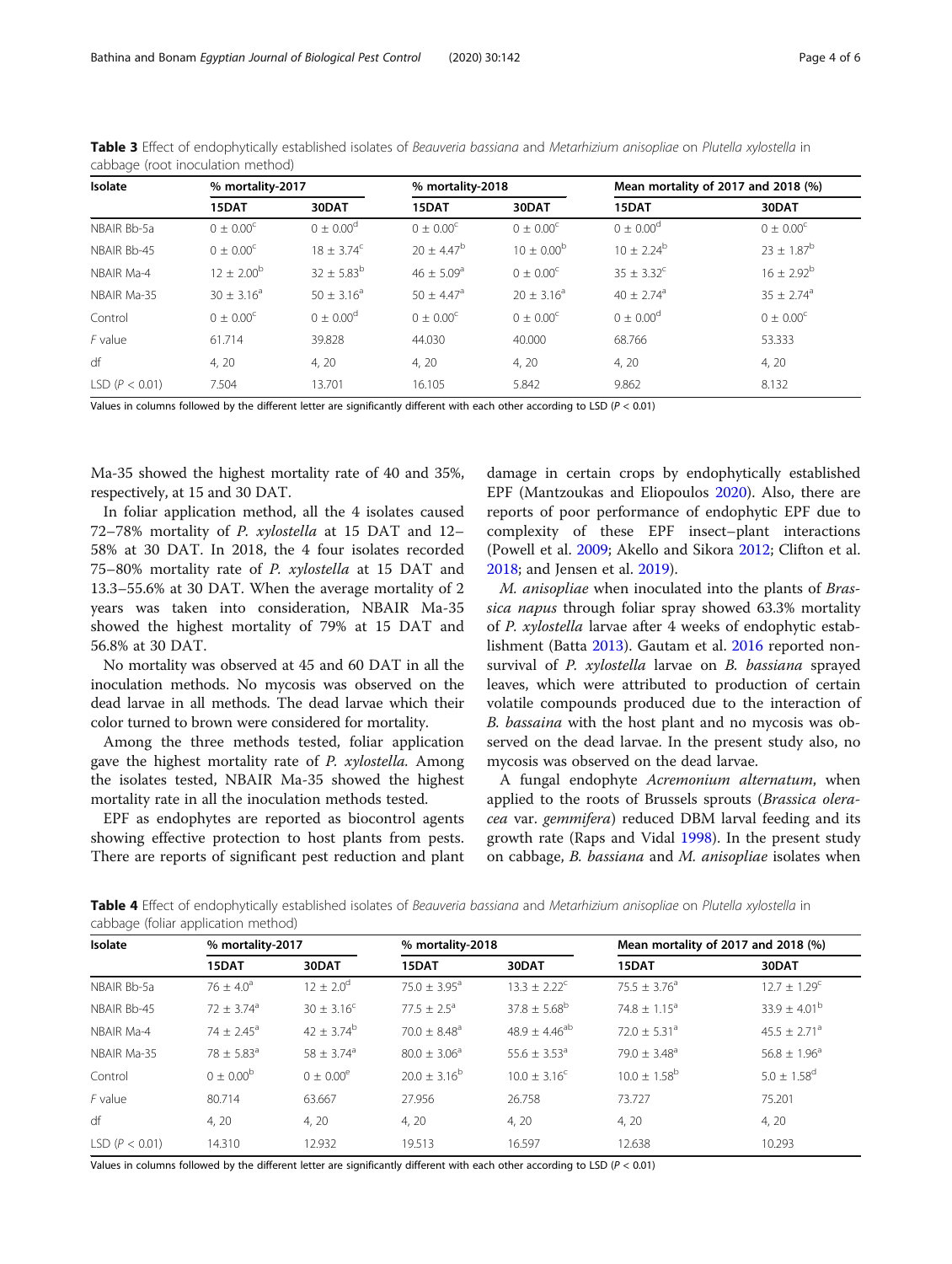<span id="page-4-0"></span>applied through foliar spray, showed 72–80% mortality of P. xylostella larvae after 15 DAT indicating their efficacy. In earlier studies, extent of endophytic colonization of EPF in cabbage leaf was studied in seed treatment/root inoculation/foliar spray through plating technique and PCR studies which indicated a high percent colonization in foliar application. The highest mortality of P. xylostella larvae observed in these studies may be due to the highest colonization of these isolates in cabbage leaves during that period. The mortality rate is mainly dependent on the internal colonization of the fungus and production of secondary metabolites in crop plants (Gautam et al. 2016). The larval mortality was mainly depended on the application method of the fungus as endophytes in the crop plants (Qayyum et al. [2015\)](#page-5-0). Qayyum et al. [\(2015](#page-5-0)) reported that, B. bassiana successfully established as endophyte by root dipping method compared to the other inoculation methods (injection, solid substrate, and direct foliar application) and found effective against Helicoverpa armigera in tomato plants. Endophytic colonization of B. bassiana in cotton by seed treatment showed negative effect on the aphid species, Aphis gossypii (Lopez and Sword [2015\)](#page-5-0) and reduction in survival of Helicoverpa zea. Earlier results on colonization indicated higher colonization and longer persistence in cabbage by foliar application method compared to root inoculation and seed treatment methods which attributed the mortality of P. xylostella. No mortality was observed at 45 and 60 DAT, which may be due to less/no colonization of the fungus in the cabbage leaves in all the inoculation methods. Few reports showed mycosis on endophytic screening of insects' viz., Cosmopolites sordi-dus, H. zea, H. armigera, and Tuta absoluta (Vega [2018](#page-5-0)) whereas in the present study no mycosis was observed.

The negative effect of fungal endophytes on the survival and performance on insect herbivores may be due to production of secondary metabolites and superoxides, changes in the phytosterol profile of plants or by inducing an indirect systemic defense response in the plants leading to resistance in insect feeding (Hartley and Gange [2009;](#page-5-0) and White and Torres [2010\)](#page-5-0). The secondary metabolites of the endophytic EPF in plant tissues with anti-feeding properties and insecticidal activity might have led to the pest suppression through antibiosis or feeding deterrence (Vega et al. [2008;](#page-5-0) and Gurulingappa et al. [2011](#page-5-0)). Fungal toxins like destruxins were reported to be produced by endophytic Metarhizium robertsii in cowpea (Golo et al. 2014) and M. brunneum in melon and potato (Garrido-Jurado et al. 2017). The exact mechanisms on the effect of endophytic EPF on the herbivorous insects are yet to be studied in detail.

## Conclusion

Endophytically established isolates of B. bassiana and M. anisopliae suppressed P. xylostella on cabbage leaves in three methods tested. However, foliar application method showed highest larval mortality. These isolates have to be further tested under field conditions to confirm their efficacy against P. xylostella in cabbage.

#### Abbreviations

NBAIR: National Bureau of Agricultural Insect Resources; NCBI: National Center for Biotechnology Information; Bb: Beauveria bassiana; Ma: Metarhizium anisopliae; DAT: Days after treatment; EPF: Entomopathogenic fungi; DBM: Diamond back moth; SDYB: Sabouraud's dextrose yeast extract broth; Bt: Bacillus thuringiensis

#### Acknowledgements

The authors are thankful to the Director, ICAR-National Bureau of Agricultural Insect Resources, Bengaluru, Karnataka, India, for the constant support provided throughout the research work.

#### Authors' contributions

BP performed the experiments on bioassay and analyzed the data. The manuscript was prepared by BP and BR. All the authors read and approved the manuscript.

#### Funding

This work was not supported by any funding body.

#### Availability of data and materials

All data are available in the article and the materials used in this work are of high quality and grade.

#### Ethics approval and consent to participate

Not applicable

#### Consent for publication

Not applicable

#### Competing interests

The authors declare that they have no competing interests.

#### Received: 19 August 2020 Accepted: 20 November 2020 Published online: 27 November 2020

#### References

- Abbott WS (1925) A method of computing effectiveness of insecticides. J Econ Entomol 18:263–265
- Akello J, Sikora R (2012) Systemic acropedal influence of endophyte seed treatment on Acyrthosiphon pisum and Aphis fabae spring development and reproductive fitness. Biol Control 61:215–221

- Batta YA (2013) Efficacy of endophytic and applied Metarhizium anisopliae (Metch.) Sorokin (Ascomycota: Hypocreales) against larvae of Plutella xylostella L. (Yponomeutidae: Lepidoptera) infesting Brassica napus plants. Crop Prot 44:128–134
- Charnley AK, Collins SA (2007) Entomopathogenic Fungi and their role in pest control. In: Kubicek CP, Druzhininna IS (eds) Environmental and Microbial Relationships, vol 4. Springer, Cham, Switzerland, pp 159–187
- Clifton EH, Jaronski ST, Coates BS, Hodgson EW, Gassmann AJ (2018) Effects of endophytic entomopathogenic fungi on soybean aphid and identification of Metarhizium isolates from agricultural fields. PLoS ONE 13:e0194815
- Garrido-Jurado I, Resquín-Romero G, Amarilla SP, RíosMoreno A, Carrasco L, Quesada-Moraga E (2017) Transient endophytic colonization of melon plants by entomopathogenic fungi after foliar application for the control of Bemisia tabaci Gennadius (Hemiptera: Aleyrodidae). J Pest Sci 90:319–330
- Gautam S, Mohankumar S, Kennedy JS (2016) Induced host plant resistance in cauliflower by Beauveria bassiana. J Entomol Zool Stud 4:476–482
- Golo PS, Gardner DR, Grilley MM, Takemoto JY, Krasnoff SB, Pires MS, Fernandes EKK, Bittencourt VREP, Roberts DW (2014) Production of Destruxins from

Anonymous (2018) Agricultural Statistics at a Glance